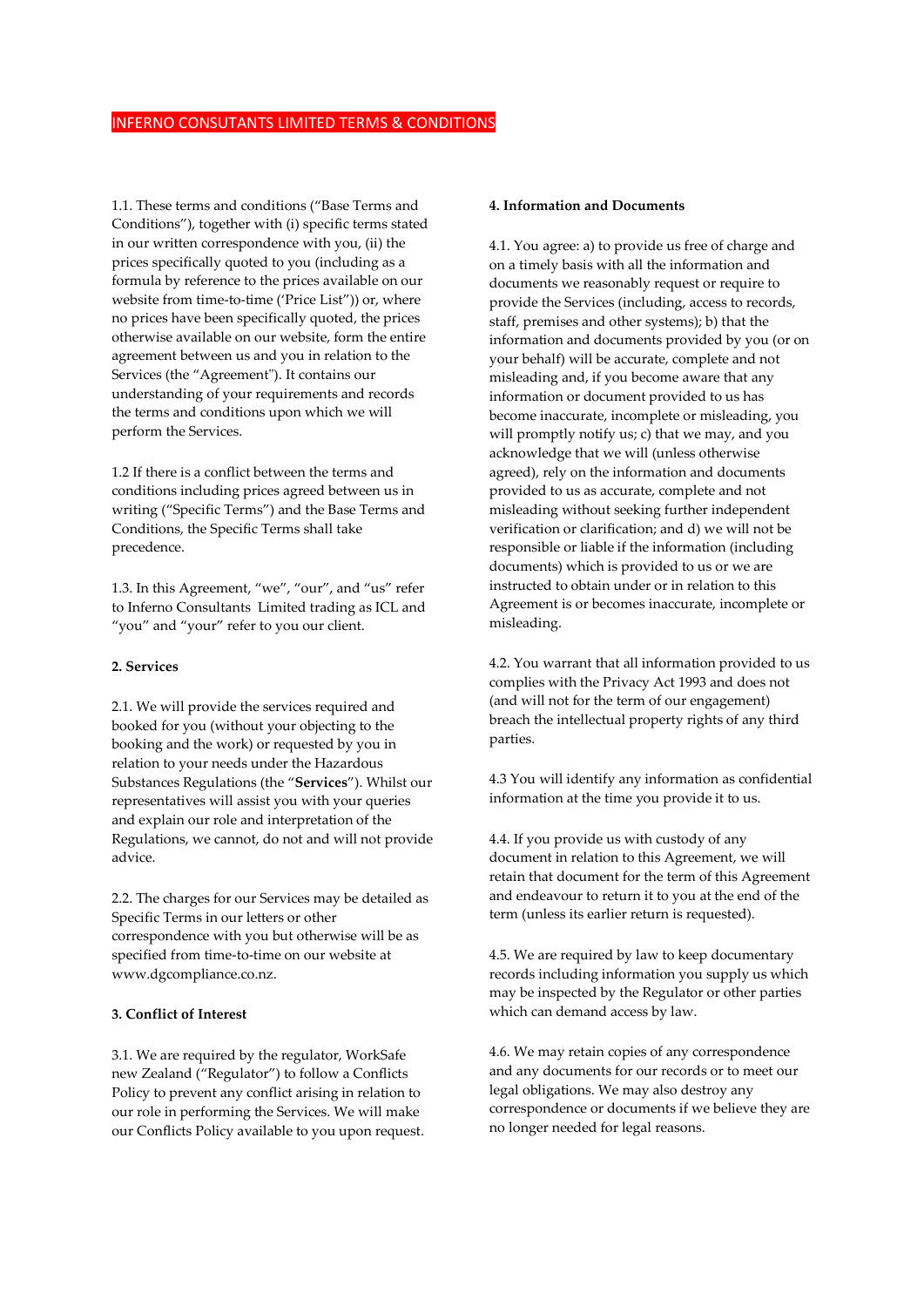#### **5. Electronic Communication**

5.1. We strongly recommend that all clients use an up-to-date virus checker on their computers to avoid the transfer of viruses to other systems. If you provide us with a disk (including a USB) or e-mail attachments for use on our system and it contains a virus, we may require you to use our disks to transfer your information to us in future and seek reimbursement for costs we incur to fix issues created in our information technology systems by viruses on our system caused by you.

5.2. We each accept the risks inherent in electronic communications and cyber security and will each be responsible for protecting our own systems and interests in relation to electronic communications and cyber events. As such, neither you nor us (in each case including our respective partners, directors, employees, sub-contractors or agents) will have any liability to each other on any basis, whether in contract, tort (including negligence) or otherwise, in respect of any damage, loss or omission arising from or in connection with the cyber-events or electronic information transfers between us.

5.3. By engaging our Services, you consent to the receipt of our newsletter and any other business, related information we may send by way of email from time to time. Through our newsletter, we will provide updates regarding the Regulatory environment and updates to our Price List or these Base Terms and Conditions.

# **6. Confidentiality and Privacy**

6.1. We will not disclose any confidential information or personal information that we obtain from you under or in relation to this Agreement to any other person without your permission except: a) as required in the ordinary course of business to provide the Services to you in an efficient and effective manner; b) if we are required to by law, regulation, Court or arbitration proceedings, regulatory authorities, professional duty or to otherwise protect our own interests (including to our professional advisors).

6.2. You agree that we (and any third party instructed on our behalf) may collect personal information from you and use it for the purposes of providing the Services to you, advancing our relationship with you, keeping you up-to-date in relation to our services and industry developments, and other purposes related to our business. You

agree that we may, using reasonable security safeguards, store any personal information we hold at our address or through third party data storage providers. We will respond promptly (and within 20 business days) if you contact our Privacy Officer and General Manager to request we supply you with information we hold about you.

6.3. We may use the credentials obtained in doing work for you in internal and external publicity material. We will ask your permission before publicly claiming credit for our work for you.

6.4. Unless otherwise agreed in writing, we may: a) refer to our work for you in proposals (or other similar submissions to prospective clients); and b) provide your information (on an anonymous basis) for statistical, research or benchmarking purposes, provided your information is not used or published in a way that could reasonably be expected to identify you.

6.5. Unless otherwise agreed in writing, you will not name us or refer to us in connection with written materials or publicly filed documents, other than to your professional advisers. Where you are permitted to disclose material we provide to you, you must not edit or modify it.

6.6. You acknowledge that our processes, concepts and techniques are our property and confidential information. You will not disclose to third parties any confidential information relating to us or our processes, ideas, concepts or techniques, unless you are required to do so by law, in which case, to the extent permitted by law, you will inform us of the person(s) to whom you are required to disclose the information, the information that requires disclosure, and any other information we reasonably request.

## **7. Limitation of Liability**

7.1. We will only be liable to you for direct losses, damages, costs or expenses actually suffered by you and caused directly by our negligence or wilful default ("Losses"). You agree that: a) we shall have no other liability of any nature, whether in contract, tort or otherwise, for any other losses, whatsoever and howsoever caused, arising from or in any way connected with this engagement (including all indirect loss, consequential loss, loss of profits and any loss resulting from liability to any third party); b) we will not be liable if such Losses are due to any acts or omissions of any person other than us and we will only bear the part of any Losses that is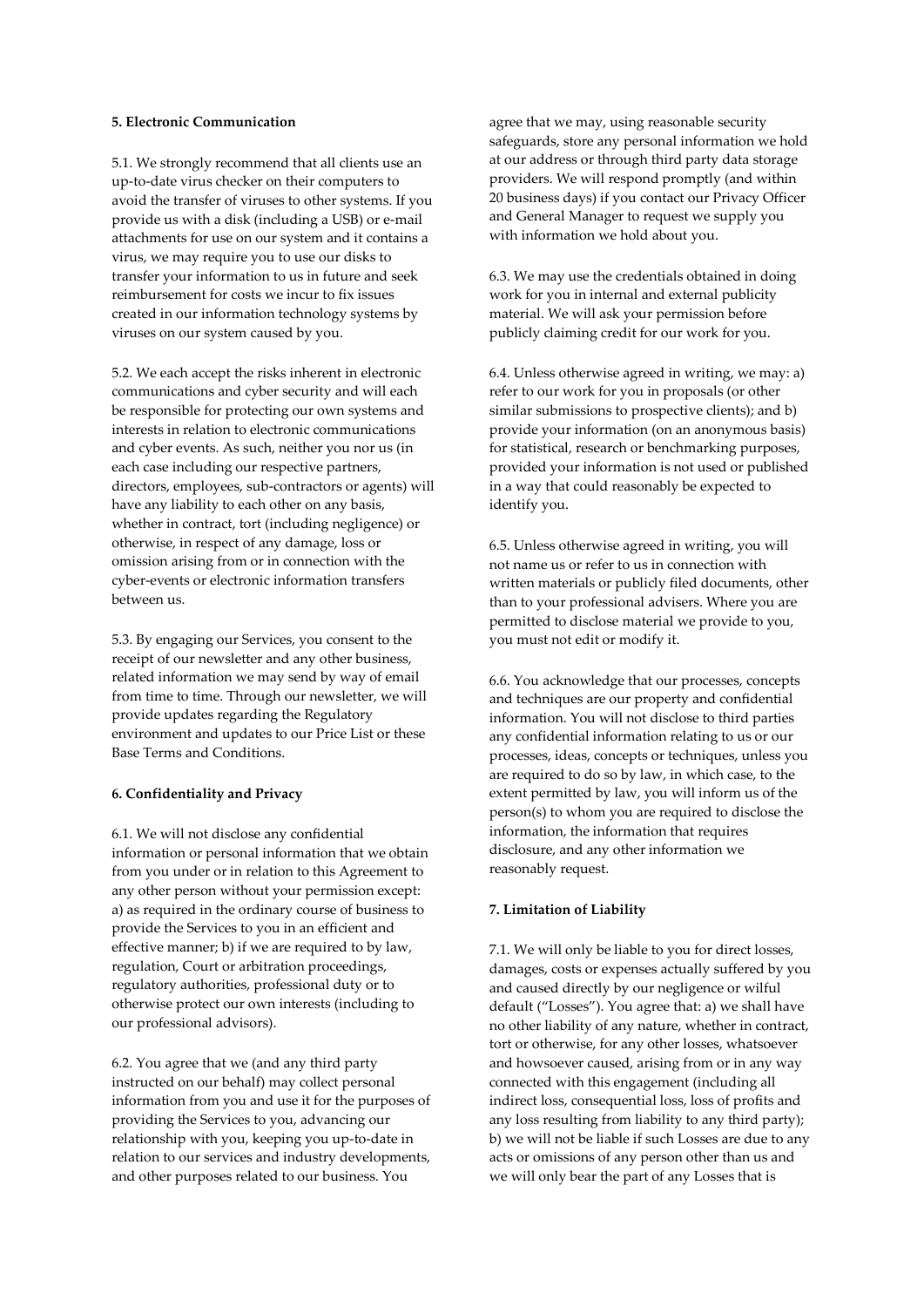proportionate to the Losses we have directly caused or contributed to. In determining responsibility for the Losses caused or contributed to, account shall be taken of any Losses to be reasonably attributable to any third party; and c) our maximum aggregate liability arising from or in any way connected with this engagement, whether to you and/or any other party, of whatever nature and whatsoever and howsoever caused, will be limited to the lower of (i) Losses suffered by you and (ii) four times the fee actually paid for the particular part of the Services giving rise to the claim.

7.2. You must make all claims in relation to this Agreement to us, in writing, and no later than one year after the date we completed the specific work to which the claim relates.

7.3. We each agree that nothing in this Agreement shall exclude, restrict (or prevent suit in respect of) any liability arising from fraud, dishonesty or any other liabilities which cannot lawfully be limited or excluded.

7.4. You further agree that any other company or subcontractor which we may involve in the provision of Services (and any partners, directors or employees of any such company or subcontractor) shall have the right to rely on and enforce this clause 7 of these terms as if he, she or it were a party to this Agreement in his, her or its own right and the provisions of the Contracts (Privity) Act 1982 shall apply for his, her or its benefit accordingly.

7.5. We each agree that the limitation of liability in this clause 7 extends to any variation and any addition to the Agreement and to all claims, including any claims arising from breach of contract, negligence or in any other way.

# **8. Indemnities**

8.1. You indemnify us and all officers, employees and/or agents of ICL, or such parties' successors and/or assignees (together, the "ICL Parties") against all actions, claims, proceedings, losses, damages, costs and expenses resulting from or in relation to: a) any breach of, or default under, this Agreement by you; b) any infringement or alleged infringement of any intellectual property in any information or documents provided to us or which we are instructed to obtain; c) our reliance on information provided to us or which we are instructed to obtain that is or becomes inaccurate, incomplete or misleading; d) a third party using or relying on our advice or information; and/or e) any reasonable costs or expenses (including legal costs and expenses on a solicitor and own client basis) that we or the ICL Parties may incur in respect of such loss or liability.

8.2. You agree that you will not bring any action against the ICL Parties and that you will indemnify on demand and hold the ICL Parties harmless against all actions, claims, proceedings, losses, damages, costs and expenses whatsoever and howsoever caused arising from or in any way connected with the Services, unless, and to the extent that, they have been finally and judicially determined (including by the conclusion of any appeal) to have been caused by the fraud, dishonesty, wilful default or negligence of a ICL Party.

8.3. The indemnities referred to above will be enforceable by us and the ICL Parties (individually or collectively) whether or not legal proceedings are instituted and, if legal proceedings are instituted, irrespective of the means of any settlement, compromise or determination.

8.4. All the provisions of this Agreement which refer to the ICL Parties are intended to be for the benefit of, and are enforceable against you by, the ICL Parties (individually or collectively) and us (if applicable), each in our own right, for the purposes of the Contracts (Privity) Act 1982. Despite this clause, this Agreement may be varied by written agreement between you and us.

# **9. Our Employees**

9.1. From time to time, our partners, employees and/or agents will be required to attend your premises. When they do, you will comply with all relevant statutes, bylaws, codes of practice and legal requirements in relation to them being on, and working from, your premises.

9.2. You will not offer employment to any of our employees or induce any of our employees to end their employment with us without our prior written permission. You also agree not to procure or assist anyone else to do this. In addition to breaching this Agreement, you acknowledge that if you offer or induce any of our employees to end their employment with us you may be assisting or procuring a breach of a restraint of trade between ICL and the employee.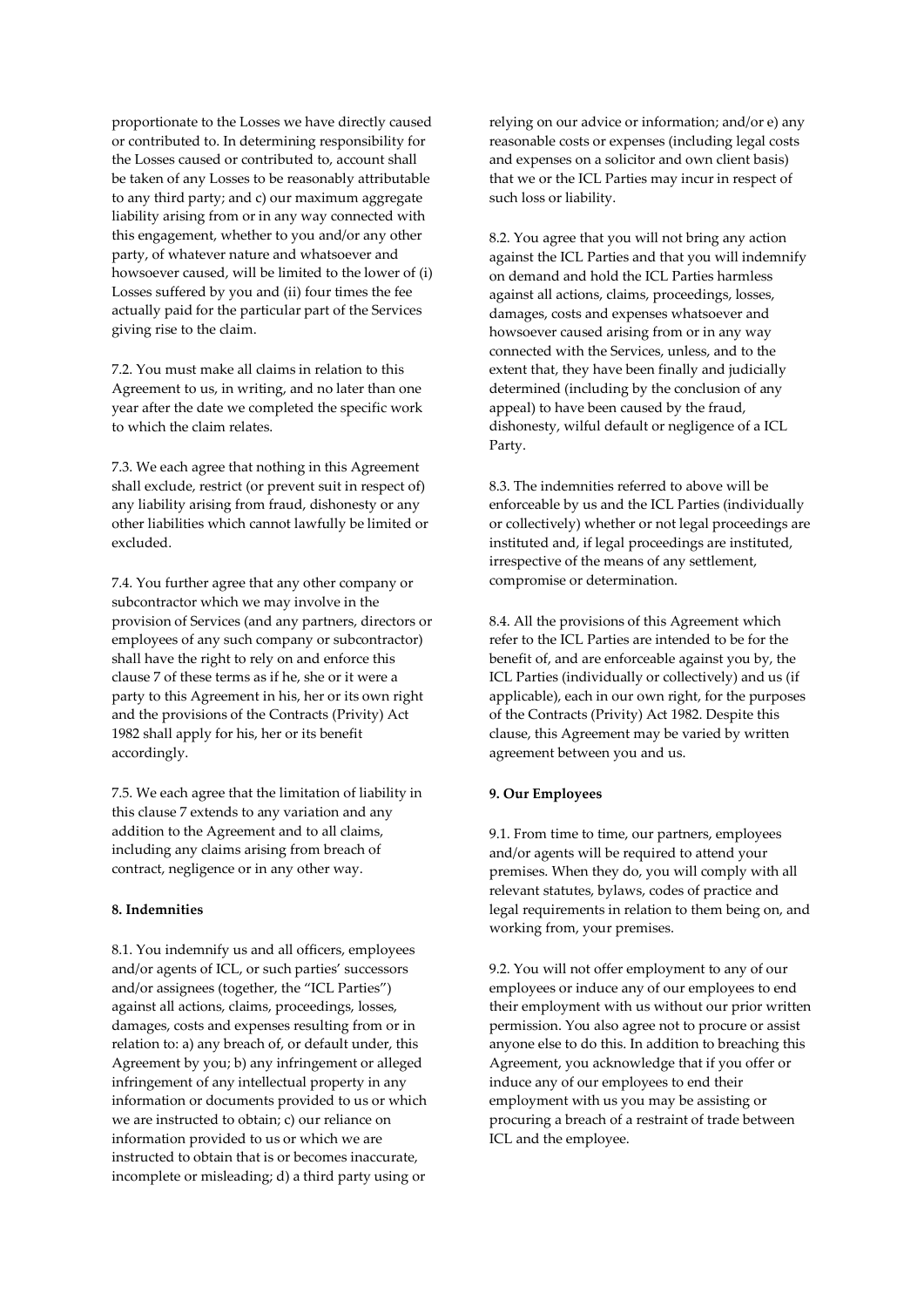9.3. If you directly employ any of our employees within a period of twelve months after completing an assignment, you agree to pay us an introduction fee of 100% of the staff member's annual gross salary as paid by us (plus any benefits and GST) immediately upon their beginning employment with you. You acknowledge that this is a genuine pre-estimate of our loss, including the costs we will incur training and managing the certification of a replacement certifier with the Regulator and the loss of productivity caused by the loss of our employee.

## **10. Health and Safety**

10.1. We will each: a) comply with our obligations under the Health and Safety at Work Act 2015 and any applicable health and safety related regulations or codes of practices ("H&S Law"); and b) cooperate, consult and co-ordinate activities with each other and any other PCBU who has a duty under H&S Law in relation to this Agreement to ensure each party can comply with its H&S Law duties. "PCBU" has the meaning set out in the Act.

10.2. You will: a) where reasonably practicable, provide our staff with a health and safety briefing prior to commencing work or visiting your workplace; and b) comply with all reasonable instructions from us in relation to health and safety matters affecting our people.

## **11. Commencement and Termination**

11.1. This Agreement is intended to be evergreen and will continue in force until the engagement ends or is terminated by either party. Performance of this Agreement will commence when a booking is made for the Services.

11.2. We each may terminate this Agreement by giving 30 days' written notice to the other party. Additionally, we reserve the right to terminate the agreement immediately where you fail to meet your obligations, become insolvent or if we believe, in our sole discretion, that immediate termination is warranted. Termination will not affect any accrued rights of a party. For the avoidance of doubt, we will be entitled to our fees incurred until the date of termination.

11.3. Any provision of this Agreement which is intended to apply after termination (including, but not limited to, provisions relating to confidentiality, indemnity, claims, limitation of liability, nonsolicitation of employees, fees and termination) will continue to apply after termination.

# **12. Variation**

12.1. We may vary these terms and conditions at any time and will make them available to you on our website. If a booking for Services is made after such communication without objection by you, you will be deemed to have accepted those changes (in the absence of any other communications to the contrary) and accordingly that instruction and any subsequent instruction will be based on those updated terms.

#### **13. Severability**

13.1. If any terms or provisions of this Agreement (or parts thereof) are or become invalid, illegal or unenforceable, the remainder shall survive unaffected to the fullest extent permitted by law.

13.2. If a court holds that any provision of this Agreement or its duration is unenforceable, illegal, or invalid but any such provision would be enforceable if it was modified or limited, then that provision shall be so modified or limited to the extent necessary.

#### **14. Co-operation and Events Beyond our Control**

14.1. We and you will co-operate in relation to other aspects necessary for the performance of this Agreement.

14.1. We are not liable to you for any failure, or delay in performing the services if the failure or delay arose from a cause beyond our reasonable control.

## **15. Fees**

15.1. Invoices are due and payable when rendered and you must pay the amount specified on the invoice within 7 days of receipt of the invoice.

15.2. If we are required to incur unexpected costs performing the Services as a result of factors outside our control, we may add these to our fee provided we detail the factors and quantify the additional costs, including additional time required from our employees and contractors.

15.3. You must tell us immediately if you receive an invoice on which you have any questions or which